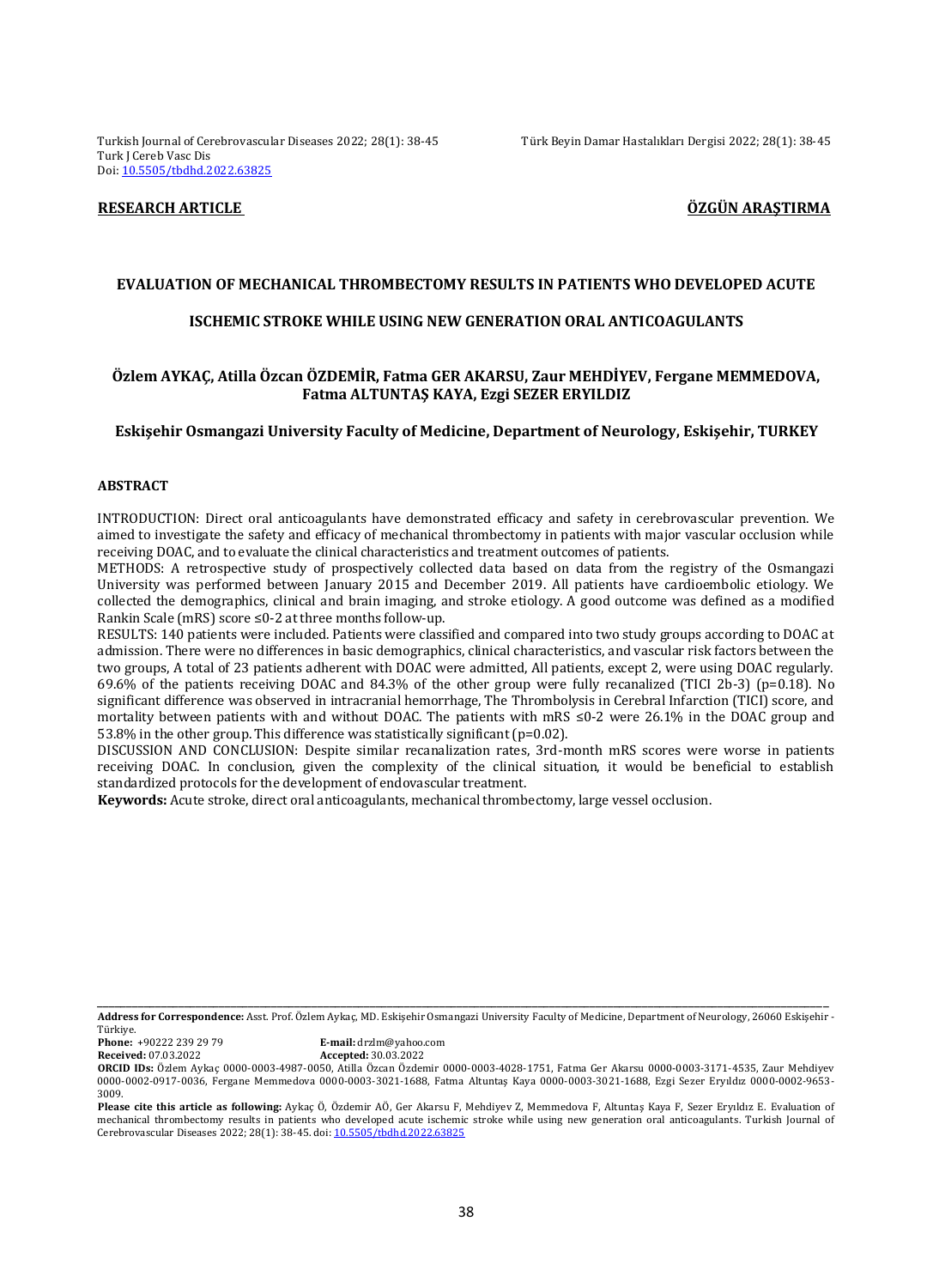# **YENİ KUŞAK ORAL ANTİKOAGÜLAN KULLANIRKEN AKUT İSKEMİK İNME GELİŞEN HASTALARDA**

# **MEKANİK TROMBEKTOMİ SONUÇLARININ DEĞERLENDİRİLMESİ**

# **ÖZ**

GİRİŞ ve AMAÇ: Direkt oral antikoagülanların, serebrovasküler hastalıkları önlemede etkinlik ve güvenirlikleri gösterilmiştir. DOAC alırken majör damar tıkanıklığı olan hastalarda mekanik trombektominin güvenliğini ve etkinliğini araştırmayı ve hastaların klinik özelliklerini ve tedavi sonuçlarını değerlendirmeyi amaçladık.

YÖNTEM ve GEREÇLER: Ocak 2015 ile Aralık 2019 tarihleri arasında Osmangazi Üniversitesi kayıtlarından elde edilen verilere dayalı olarak prospektif toplanan verilerin retrospektif analizi yapıldı. Tüm hastalarda inme etyolojisi kardiyoembolikti. Hastaların demografik bilgileri, klinik ve beyin görüntülemesini ve inme etiyolojisini topladık. İyi klinik sonlanım, üç aylık takipte modifiye Rankin Skalası (mRS) skoru ≤0-2 olarak tanımlandı.

BULGULAR: Çalışmaya140 hasta dahil edildi. Hastalar başvuruda DOAC alma durumuna göre sınıflandırıldı ve gruplar karşılaştırıldı. İki grup arasında temel demografik özellikler, klinik özellikler ve vasküler risk faktörleri açısından fark yoktu, DOAC alan toplam 23 hasta vardı, 2 hasta dışında tüm hastalar düzenli olarak DOAC kullanıyordu. DOAC alan hastaların %69,6'sı ve diğer grubun %84,3'ü tamamen rekanalize edildi (TICI 2b-3) (p=0,18). DOAC olan ve olmayan hastalar arasında intrakraniyal kanama, The Trombolysis in Cerebral Infarction (TICI) skoru ve mortalite açısından anlamlı bir fark gözlenmedi. mRS ≤0-2 olan hastalar DOAK grubunda %26.1, diğer grupta %53,8 idi. Bu fark istatistiksel olarak anlamlıydı (p=0.02).

TARTIŞMA ve SONUÇ: Benzer rekanalizasyon oranlarına rağmen DOAK alan hastalarda 3. ay mRS skorları daha kötüydü. Sonuç olarak, klinik durumun karmaşıklığı göz önüne alındığında, endovasküler tedavinin geliştirilmesi için standart protokoller oluşturmak faydalı olacaktır.

**Anahtar Sözcükler:** Akut inme, direkt oral antikoagülan, mekanik trombektomi, büyük damar tıkanıklığı.

# **INTRODUCTION**

Cardioembolic stroke accounts for 13-27% of ischemic strokes. Atrial fibrillation is the most common cause among cardioembolic stroke patients, with an annual stroke risk of 4.5% being reported in patients with atrial fibrillation, who do not receive anticoagulant therapy. Vitamin K antagonists and direct oral anticoagulants (DOACs) are among the existing anticoagulant therapies (1).

Recent studies have provided support for the efficacy and safety of the use of dabigatran (direct thrombin inhibitor), rivaroxaban, edoxaban, and apixaban (direct Factor Xa inhibitors) therapies compared to vitamin K antagonists, considering the ease of use and the decreased risk of intracranial hemorrhage (1). There has been an increase in the number of patients with AF receiving DOACs. It was demonstrated that 1-2% of these patients present with ischemic stroke (2).

Mechanical thrombectomy (MT) can be performed in patients with acute ischemic stroke receiving an anticoagulant therapy, but the studies have reported that this procedure might be associated with a high risk of symptomatic intracerebral hemorrhage and poor prognosis (3). The randomized trials reporting positive results and the HERMES (Highly Effective Reperfusion

Evaluated in Multiple Endovascular Stroke Trials) study did not provide reliable data regarding the safety and efficacy of MT (4).

The present study aims to investigate the safety and efficacy of mechanical thrombectomy in patients sustaining major vessel occlusion while receiving DOACs, and to evaluate clinical characteristics and treatment outcomes of the patients.

# **METHODS**

**Study Population:** The registered data of patients, who were diagnosed with acute ischemic stroke due to major vessel occlusion and who underwent mechanical thrombectomy in Eskişehir Osmangazi University Hospital, Neurology Clinic between January 2015 and December 2020, were reviewed retrospectively. The study included only patients aged 18 years and older with an etiological cause of cardioembolic stroke who underwent mechanical thrombectomy. Patients on warfarin therapy and those with a baseline modified Rankin Scale score (mRS) of 2 and higher were excluded.

**Data Recorded:** Baseline characteristics such as age, gender, baseline mRS, risk factors (diabetes mellitus, hypertension, smoking, dyslipidemia), medical history (previous ischemic coronary artery disease and atrial fibrillation), data on

Turkish Journal of Cerebrovascular Diseases 2022; 28(1): 38-45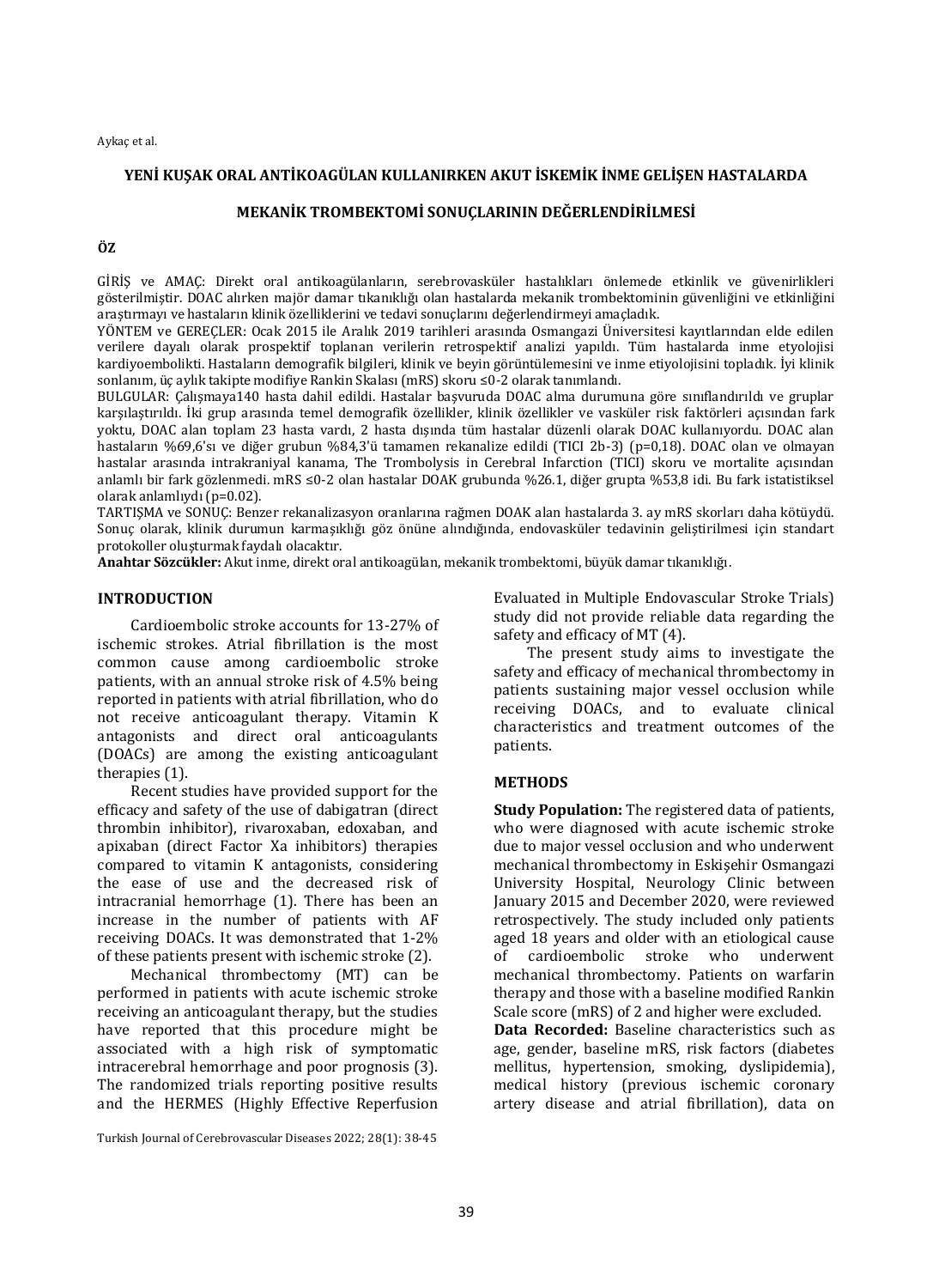Direct oral anticoagulants and mechanical thrombectomy

compliance with the anticoagulant drugs, stroke onset, stroke severity based on the National Institutes of Health Stroke Scale (NIHSS), blood pressure, blood glucose, and International Normalized Ratio (INR) value were recorded.

The etiological classification of ischemic stroke was made according to the Trial of Org 10172 in Acute Stroke Treatment etiologic classification (TOAST) (5).

The DOAC used by patient, the time when the last dose of the drug was taken, and the use of indications were recorded.

All patients underwent head computed tomography (CT) and computed tomography angiography (CTA). The Alberta stroke program early CT score (ASPECT) was recorded. Patients with an occluded M1 segment of the middle cerebral artery (MCA), the intracranial segment of the internal carotid artery (ICA) (T and L occlusion), and those with proximal (ICA-MCA tandem) and vertebrobasilar occlusion were included in the study.

The symptom-to-door time, door-to-imaging time, door-to-groin puncture time, and punctureto-recanalization time were recorded.

**Treatment:** Patients presenting within the first 4.5 hours after the symptom onset were administered intravenous thrombolytic (IVT) therapy (tissue plasminogen activator [tPA], Alteplase 0.9 mg/kg) before undergoing mechanical thrombectomy. However, tPA was not administered if patient had received DOAC in the last 24 hours.

Mechanical thrombectomy was performed by neuro interventionalists with an experience of at least five years, as per the current guidelines. Patients with an NIHSS score greater than five and those presenting within 6 hours after the symptom onset underwent mechanical thrombectomy. Patients presenting 6 hours after the symptom onset and those with unknown symptom onset time underwent CT perfusion using the automated RAPID (iSchemaView, Menlo Park, CA) software. Patients exhibiting a mismatch pattern underwent mechanical thrombectomy.

All patients underwent the procedure under neurosedation. Balloon guiding catheter was used as the guiding catheter in some patients. Balloon catheters were 8-9-French large-diameter catheters that blocked anterograde flow when inflated proximally; and allowed better aspiration

and increased treatment success both in the isolated and combined techniques. Mechanical thrombectomy was performed using stent retrievers and aspiration catheters. The first pass recanalization rate and the number of passes were evaluated. The recanalization status was evaluated in the final angiography using the Thrombolysis in Cerebral Infarction (TICI) scale. A TICI scale score of 2b-3 was considered as successful recanalization.

The periprocedural complications related to the mechanical thrombectomy included collateral embolism, distal embolism, dissection, and vessel rupture.

The safety of endovascular therapy in patients receiving anticoagulant therapy was evaluated by comparing intracerebral hemorrhage rates. The presence of intracerebral hemorrhage (HI1, HI2, PH1, PH2) in all patients was evaluated by control CT scans at 24 hours. Symptomatic intracerebral hemorrhage was defined as any hemorrhage resulting in at least 4 points deterioration in the NIHSS score or death according to the ECASS-3 (European Cooperative Acute Stroke) study (6).

The modified Rankin Score (mRS) was used to evaluate functional outcomes during discharge and at three months. Patients with an mRS of 0-2 at two months were considered to have achieved good outcomes while those with an mRS of 3-6 at three months in whom recanalization was achieved were classified as futile recanalization (7).

The study was conducted in accordance with the ethical standards of the Declaration of Helsinki and approved by the Clinic Research Ethics Committee of Eskişehir Osmangazi University (Date: 16.06.2020 No: 20).

As this was a non-interventional retrospective study and no personal data of the participants were recorded, informed consent was deemed unnecessary.

**Statistical Analysis:** SPSS software (version 21.0; SPSS, Chicago, Illinois) was used for the statistical analysis. Fisher's exact test and Kruskal–Wallis test were used for nonparametric variables. Data normality was tested using Shapiro–Wilk test. Multivariate logistic regression analysis was used to identify the possible predictors of ICH, SICH, and good clinical outcome. An alpha of 0.05 was used in all tests for statistical significance.

Turkish Journal of Cerebrovascular Diseases 2022; 28(1): 38-45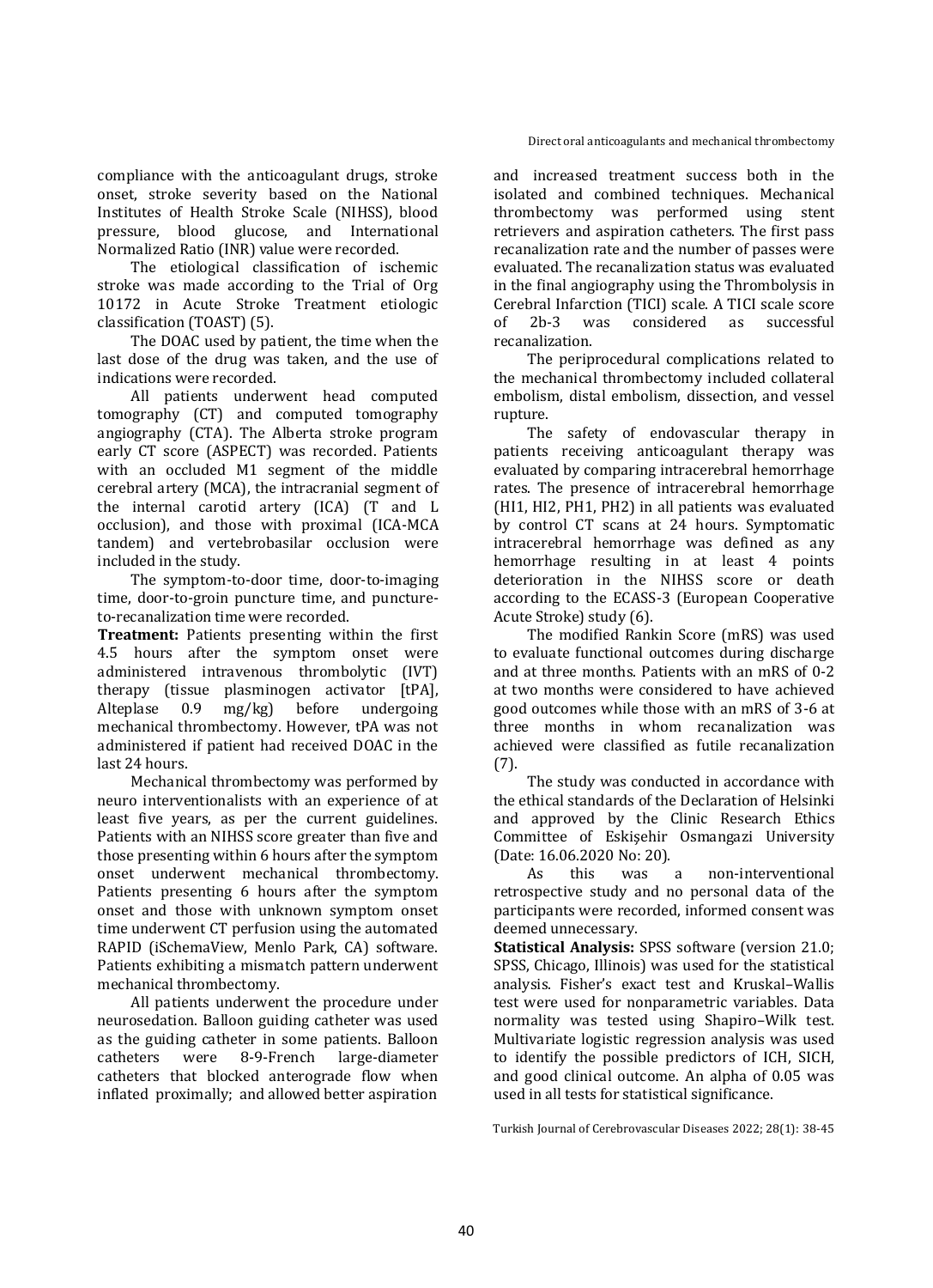#### **RESULTS**

Three hundred and fifty-one patients who underwent mechanical thrombectomy due to an acute ischemic stroke between January 2015 and December 2020 were evaluated. There were 168 patients (47.8%) with cardioembolic stroke. Twenty-eight patients who present with stroke while on warfarin therapy were excluded from the study (Figure 1).



**Figure 1.** Flow chart of study.

Baseline demographic characteristics of patients receiving or not receiving DOAC are summarized in Table 1. Of our patients, 12 (8.6%) had rheumatic valve disease, 1 (0.7) aortic valve replacement, 16 (11.4%) mild heart failure, 21 (15%) severe heart failure, 11 (7.9%) ) atrial thrombus, 4 (2.9) had a history of cardiac catheterization, 1 (0.7%) had a cardiac anomaly (functional single ventricle), and 74 (52.9%) had non-valvular atrial fibrillation. Of 140 study participants, 23 (16.4%) were using DOAC (78.3% were females, the mean age was 71.3±5.4 years). The DOACs used by our patients are given in Table 1. Of these patients, only two (8.7%) had irregular drug use history. There was no significant difference in baseline median NIHSS score between the two groups (p=0.366). Patients presenting with stroke while receiving DOACs were significantly older (p<0.001) and had a higher rate of atrial fibrillation (p<0.001). There was no difference between the two groups regarding other vascular risk factors (Table 2).

tPA was contraindicated; thus, not

Turkish Journal of Cerebrovascular Diseases 2022; 28(1): 38-45

**Table 1.** Previous anticoagulant therapy.

|                   | n  | $\frac{0}{0}$ |
|-------------------|----|---------------|
| Dabigatran 110 mg |    | %8.7          |
| Dabigatran 150 mg |    | %30.4         |
| Rivaroksaban 15   |    | %8.7          |
| Rivaroksaban 20   | 11 | %47.8         |
| Apixaban 5 mg     |    | %4.3          |

administered in 47% of patients receiving or not receiving DOAC therapy (20% with delayed presentation 4.5 hours after symptom onset, 4% with stroke with an unknown onset time, 8% with wake-up stroke, 12% with major surgery, 2% with stroke history in the last three months, 32% using DOAC, and 22% with other causes). Sixty-five patients (55.6%) who did not receive DOAC therapy were administered intravenous thrombolytic therapy before undergoing mechanical thrombectomy while only one patient (4.3%) receiving DOAC therapy was administered intravenous thrombolytic therapy. This difference was statistically significant ( $p<0.001$ ). The rate of successful recanalization (TICI 2b and 3) was 69.6%, and the rate of complete recanalization (TICI 3) was 30.4% in patients receiving DOAC therapy. This rate was statistically comparable to that in patients not treated with DOACs (p=0.075) (Table 4). Good clinical outcomes were achieved at three months in 53.8% of patients not receiving DOAC therapy and 26.1% of patients receiving DOAC therapy. The difference was statistically significant (p=0.021) (Table 3).

Intracerebral hemorrhage was observed after mechanical thrombectomy in 26.1% (p=1.00) of patients receiving DOAC therapy, and 21.7% of these patients had symptomatic intracerebral hemorrhage (p=0.04) (Table 3).

The rate of good clinical outcomes in 90 days after mechanical thrombectomy was significantly lower in patients receiving DOAC therapy (p= 0.021, Table 3, Figure 2). Among patients receiving DOAC therapy, the rate of poor clinical outcomes after mechanical thrombectomy was significantly higher in patients with high NIHSS score on presentation (12.3 vs. 18.3, p=0.01) (Table 5).

In univariate logistic regression analysis, age, NIHSS score, and the groin-puncture to recanalization time were the predictors of a good prognosis. DOAC use is not an independent variable in predicting a poor prognosis. However, in univariate analysis, DOAC use was associated with poorer prognosis compared to other causes of cardioembolic stroke (Table 6).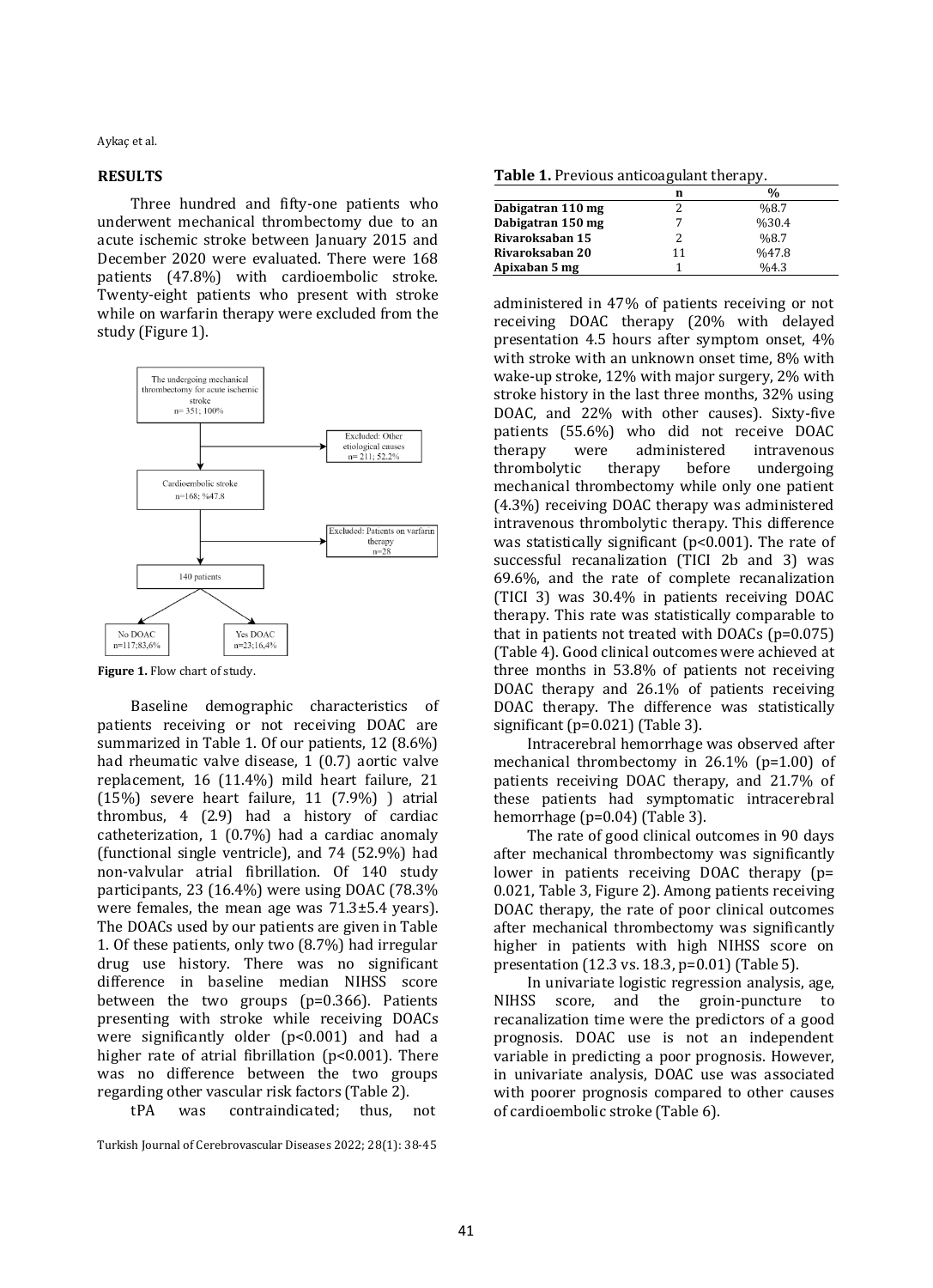#### Direct oral anticoagulants and mechanical thrombectomy

## **Table 2.** Baseline characteristics of the study population.

|                                                   | No DOAC         | Yes DOAC       | p value |
|---------------------------------------------------|-----------------|----------------|---------|
|                                                   | n(%)            | n(%)           |         |
| Female gender, n (%)                              | 63 (53.8)       | 18 (78.3)      | 0.038   |
| Age (years, mean $\pm$ SD)                        | $64.2 \pm 13.2$ | $71.3 \pm 5.4$ | < 0.001 |
| Vascular risk factors                             |                 |                |         |
| Hypertension, $n$ (%)                             | 65 (55.6)       | 17 (73.9)      | 0.112   |
| Heart Failure, n (%)                              | 35(32.1)        | 2(11.1)        | 0.093   |
| Diabetes mellitus, $n \left( \frac{9}{6} \right)$ | 27(23.1)        | 7(30.4)        | 0.437   |
| Coronary Artery Disease, n (%)                    | 43 (36.8)       | 7(30.4)        | 0.640   |
| Previous Ischaemic Stroke, n ( %)                 | 20(17.2)        | 5(21.7)        | 0.565   |
| Smoking, $n(y_0)$                                 | 22(18.8)        | 1(4.3)         | 0.124   |
| Intake of alcohol, n (%)                          | 2(1.8)          | 0(0)           | 1.000   |
| Atrial fibrilation, n (%)                         | 66 (57.3)       | 23(100)        | < 0.001 |
| Obesity, $n \binom{0}{0}$                         | 14 (12)         | 5(22.7)        | 0.313   |
| Coronary Artery Bypass Grafting, n ( %)           | 11(9.4)         | 1(4.3)         | 0.690   |
| Admission systolic BP, mm Hg                      | 140 (90-210)    | 180 (110-200)  | < 0.001 |
| Admission diastolic BP, mm Hg                     | 80 (50-130)     | 90 (70-150)    | 0.003   |
| Admission glucose, mmol/L                         | 117 (55-165)    | 156 (62-260)   | 0.019   |

DOAC: direct oral anticoagulants, BP: Blood pressure.

# **Table 3.** Stroke severity and outcomes of study participants.

|                                                          | No DOAC    | Yes DOAC   | p value              |
|----------------------------------------------------------|------------|------------|----------------------|
| NIHSS score on admission, median (IQR)                   | $16(2-25)$ | $18(5-30)$ | $0.366*$             |
| Topography $n(\%)$                                       |            |            |                      |
| Left hemisphere                                          | 56 (47.9)  | 8 (34.8)   |                      |
| Right hemisphere                                         | 61(52.1)   | 13 (56.5)  | $0.004^{\dagger}$    |
| Vertebrobasilar                                          | 0(0)       | 2(8.7)     |                      |
| Site of occlusion                                        |            |            |                      |
| M <sub>1</sub> -M <sub>C</sub> A                         | 87 (74.4)  | 15(65.2)   | 0.13 <sup>†</sup>    |
| Tandem                                                   | 14(12)     | 2(8.7)     |                      |
| Intracranial ICA                                         | 16(13.7)   | 4(17.4)    |                      |
| Vertebrobasilar                                          | 0(0)       | 2(8.7)     |                      |
| Hyperdens artery sign                                    | 80(72.7)   | 15(68.2)   | $0.795+$             |
| Internal carotid artery occlusion                        | 30(25.6)   | 6(26.1)    | 1.000 <sup>†</sup>   |
| Isole MCA occlusion                                      | 82(70.1)   | 12 (52.2)  | $0.143+$             |
| ASPECT score, median IQR                                 | $9(6-19)$  | $9(4-10)$  | $0.773*$             |
| Intracerebral hemorrhage, n(%)                           | 33(28.2)   | 6(26.1)    | 1.000 <sup>†</sup>   |
| Symptomatic intracerebral hemorrhage, n (%)              | 8(6.8)     | 5(21.7)    | $0.004^+$            |
| New territory embolism, n (%)                            | 4(3.4)     | 0(0)       | $0.495^+$            |
| Modified Rankin scale score at 3 months $\leq 2$ , n (%) | 63 (53.8)  | 6(26.1)    | $0.021$ <sup>+</sup> |
| Resistance to thrombectomy, $n$ (%)                      | 78 (%68.4) | 16 (%72.7) | 0.689                |
| Futile recanalization, n (%)                             | 40 (34.2)  | 11 (47.8)  | $0.241$ <sup>+</sup> |
| Mortality at 3 months, $n$ (%)                           | 20(17.1)   | 5(21.7)    | 0.562 <sup>†</sup>   |

\*Mann–Whitney U-test, †Chi-square test, ‡Student t-test

NIHSS: National Institutes of Health Stroke Scale, TICI: Thrombolysis in Cerebral Infarction, ASPECT: The Alberta stroke program early CT score, DOAC: direct oral anticoagulants, MCA: Middle cerebral artery, ICA: Internal carotid artery

#### **Table 4.** Treatments administered during the acute phase.

|                                                                  | No DOAC      | Yes DOAC    | p value                |
|------------------------------------------------------------------|--------------|-------------|------------------------|
|                                                                  | $(n=117)$    | (n=23)      |                        |
| Intravenous thrombolysis, $n$ (%)                                | 65 (55.6)    | 1(4.3)      | $< 0.001$ <sup>+</sup> |
| Intravenous thrombolysis contraindicated, n (%)                  | 29 (24.8)    | 21(91.3)    | $< 0.001$ <sup>+</sup> |
| Minutes from symptom onset to door, median (IQR)                 | $99(0-890)$  | 59 (20-556) | $0.460*$               |
| Minutes from door to neuroimaging, median (IQR)                  | $14(2-90)$   | $17(7-100)$ | $0.341*$               |
| Minutes from door to groin-puncture recanalization, median (IQR) | $90(3-540)$  | 87 (17-187) | $0.039*$               |
| Minutes from groin-puncture to microcatheter, median (IQR)       | $16(5-126)$  | $15(5-105)$ | $0.613*$               |
| Minutes from groin-puncture to recanalization, median (IQR)      | $60(19-156)$ | $15(5-105)$ | $0.156*$               |
| Balloon guiding catheter, $n$ $(\%)$                             | 82(%70.1)    | 10 (%43.5)  | $0.018^{\dagger}$      |
| Stent retriver, n (%)                                            | 103 (%88)    | 20 (%87)    | 1.000 <sup>†</sup>     |
| First-pass thrombectomy, $n$ $\left(\frac{9}{6}\right)$          | 39 (%33.3)   | $7($ %30.4) | $0.787+$               |
| Succesful recanalization (TICI2b or 3), n (%)                    | 100 (85.5)   | 16(69.6)    | $0.075+$               |
|                                                                  |              |             |                        |

\*Mann–Whitney U-test, †Chi-square test, ‡Student t-test

TICI: Thrombolysis in Cerebral Infarction

Turkish Journal of Cerebrovascular Diseases 2022; 28(1): 38-45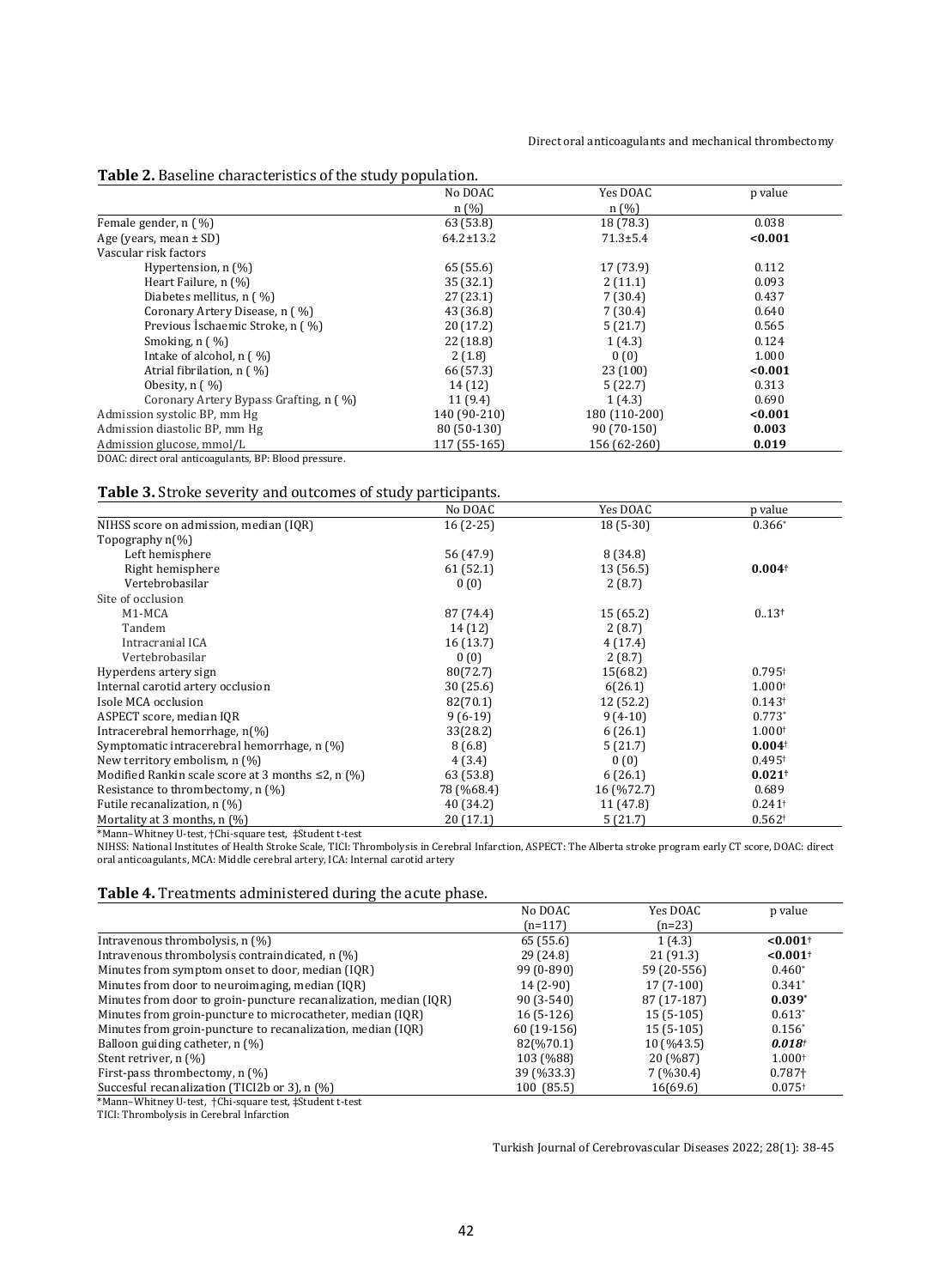**Table 5.** Comparison of good and poor clinical outcomes at 3 months after mechanical thrombectomy in patients receiving DOAC.

|                                      | Patients with mRS 0-2 | Patients with mRS 3-6 |                |
|--------------------------------------|-----------------------|-----------------------|----------------|
| n(%)                                 | 6(73,9)               | 17(26,1)              |                |
| Age (years, mean $\pm$ SD)           | $68,5+3,3$            | $72,9+5,7$            | $0,14\ddagger$ |
| Admission NIHSS (median)             | $12,3+5,0$            | $18,3+4,4$            | $0.01\dagger$  |
| Symptomatic intracerebral hemorrhage | 5(16,7)               | 4(23,5)               | $0.608+$       |
| TICI 2b-3 complete recanalization    | 6(100)                | 10 (58.8)             | $0.124 +$      |

NIHSS: National Institutes of Health Stroke Scale, TICI: Thrombolysis in Cerebral Infarction

| Table 6. Univariate logistic regression analysis for prediction m RS 0-2. |  |  |  |
|---------------------------------------------------------------------------|--|--|--|
|---------------------------------------------------------------------------|--|--|--|

| -<br>Variable                                 |       | S.E.  | p value | 0R    | %95 CI for OR |             |
|-----------------------------------------------|-------|-------|---------|-------|---------------|-------------|
|                                               |       |       |         |       | Lower Limit   | Upper Limit |
| Age                                           | 0.044 | 0.022 | 0.004   | 0.901 | 0.256         | 1.420       |
| Minutes from groin-puncture to recanalization | 0.027 | 0.009 | < 0.001 | 0.934 | 0.278         | 1.240       |
| <b>Admission NIHSS</b>                        | 0.131 | 0.053 | 0.015   | 0.863 | 0.040         | 0.942       |
| TICI2b-3 complete recanalization              | 0.067 | 0.035 | 0.001   | 0.119 | 0.133         | 0.254       |
| ASPECT score                                  | 0.081 | 0.181 | 0.200   | 0.901 | 0.278         | 1.142       |
| DOAC use                                      | 0.007 | 0.742 | 0.013   | 0.551 | 0.190         | 1.170       |
| Glucose                                       | 0.010 | 0.005 | 0.099   | 0.974 | 0.047         | 1.320       |

β:Beta coefficient, S.E.:Standard error of mean, OR: Odds Ratio, CI: Confidence interval

NIHSS: National Institutes of Health Stroke Scale, TICI: Thrombolysis in Cerebral Infarction, ASPECT: The Alberta stroke program early CT score, DOAC: direct oral anticoagulants



**Figure 2.** Distribution of modified Rankin Scale (mRS) scores at 90 days.

## **DISCUSSION AND CONCLUSION**

Acute ischemic stroke is not rare in patients receiving DOAC therapy. The randomized trials have reported an annual acute ischemic stroke risk of 0.9-1.34% in patients receiving DOAC therapy (7, 8).

There are limited data regarding the treatment outcomes of mechanical thrombectomy in patients presenting with acute ischemic stroke while receiving anticoagulant therapy. A retrospective study analyzed 15 patients who sustained stroke while receiving DOAC therapy and underwent mechanical thrombectomy. Good clinical outcomes were achieved at three months in 47% of these patients, with a reported mortality rate of 27%, and no symptomatic hemorrhage was observed (9).

Turkish Journal of Cerebrovascular Diseases 2022; 28(1): 38-45

The findings of the present study suggest that mechanical thrombectomy is effective and safe in the treatment of acute ischemic stroke in patients receiving DOAC therapy. The high rate of patients with poor clinical outcomes at three months after mechanical thrombectomy can be attributed to a high prevalence of AF and a high rate of symptomatic intracerebral hemorrhage in this population (10).

Current guidelines recommend IV rtPA before endovascular thrombectomy in patients eligible for thrombolytic therapy (11). IV rtPA administration before endovascular intervention; early reperfusion, fragmentation of distal emboli, increased success of microvascular reperfusion has such positive effects. However, there are also negative effects such as increased bleeding risk, thrombus fragmentation, distal embolism, and disruption of the blood-brain barrier. Only two of our patients who received DOAC had no contraindications for IV tPA (12). One of our patients had a posterior system stroke. Even if this patient came in the first 4.5 hours, a direct endovascular procedure was performed because the angiogram unit was ready. Only one could be given thrombolytic therapy.

Previous studies have reported a lower rate of hemorrhage in patients receiving DOAC therapy (9). However, the rate of symptomatic intracranial hemorrhage following mechanical thrombectomy was 21.7% in patients receiving DOAC therapy.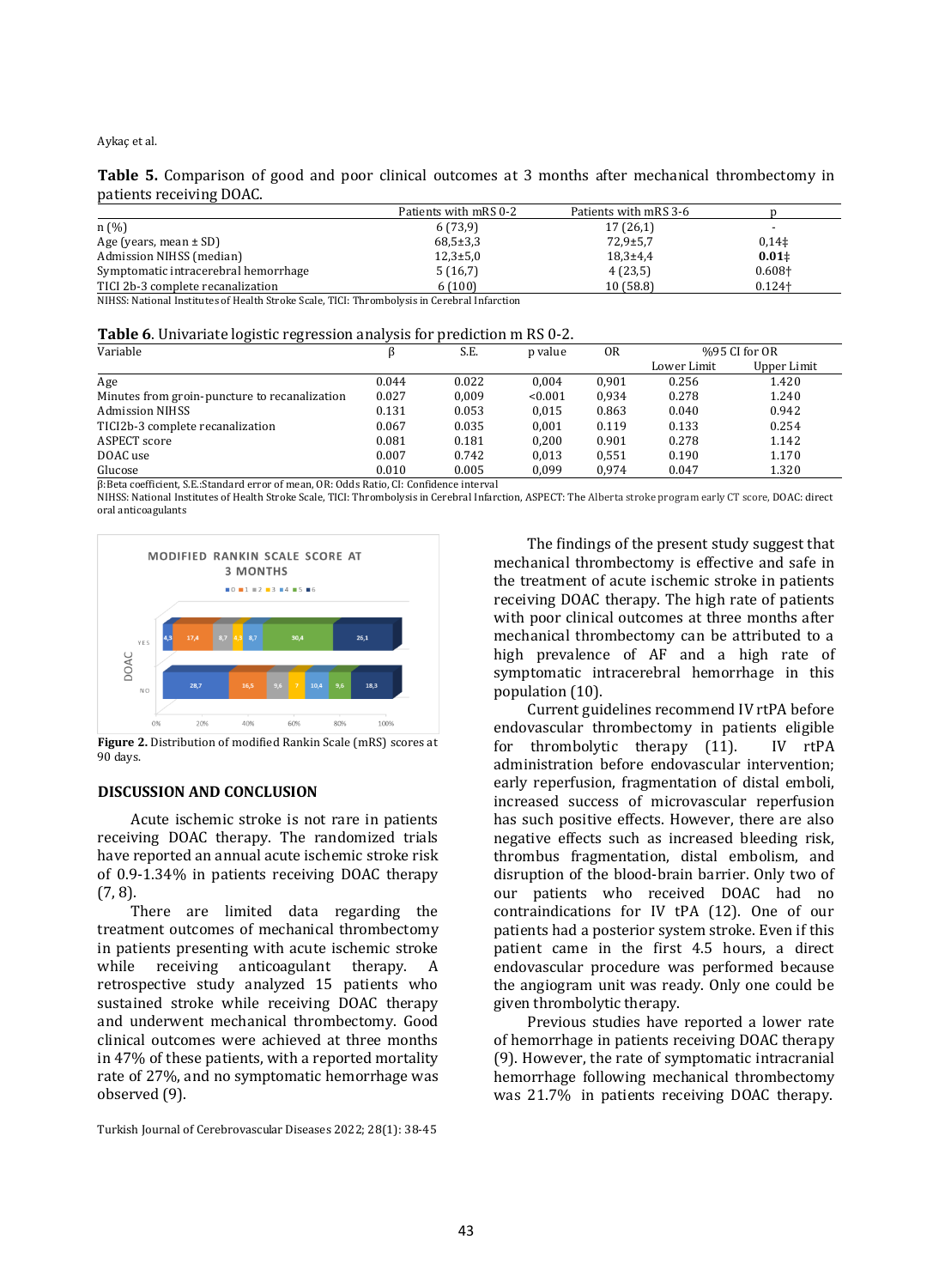Direct oral anticoagulants and mechanical thrombectomy

This high rate can be associated with an advanced age of these patients.

Systolic and diastolic blood pressure and glucose levels were significantly higher in the DOAC group than in the DOAC group. However, no relationship was detected in the logistic regression analysis.

The studies have reported the early reperfusion of the ischemic brain tissue as among the strongest predictors of neurological improvement (13). The door-to-recanalization time was longer in patients not receiving DOAC therapy in the present study. Despite this significant difference, the prognosis was worse in patients receiving DOAC therapy.

The use of balloon guiding catheter was lesser in patients receiving DOAC therapy in the present study. Due to the older age of the patient group receiving DOAC, the anatomy of the aortic arch is elongated in these patients, and the possibility of king and loop in the common carotid artery is high. Therefore, the use of less balloon guiding catheters were preferred in these patients.

Age, NIHSS score, and the puncture-toimaging time predicted a good prognosis at three months in the present study. Although the study demonstrated that DOAC use is not an independent variable in predicting poor prognosis, it was associated with poorer prognosis compared to other causes of cardioembolic stroke.

The present study has some limitations. These limitations include being a single-center study, retrospective study design, and a small number of study patients.

In conclusion, our data suggest that mechanical thrombectomy is feasible in patients with acute ischemic stroke using DOAC. The rate of symptomatic intracerebral hemorrhage was higher in patients receiving DOAC therapy. However, this difference was not significant when adjustment was made for age factor. The study found that the most important factor resulting in poor clinical outcomes is the NIHSS score on presentation. There is a need for prospective, randomized, and controlled studies involving a larger number of patients to evaluate the effect of DOAC use on the outcomes of mechanical thrombectomy and determine the prognostic factors.

# **REFERENCES**

- 1. Dentali F, Riva N, Crowther M, et al. Efficacy and safety of the novel oral anticoagulants in atrial fibrillation: A systematic review and meta-analysis of the literature. Circulation 2012; 126(20): 2381-2391.
- 2. Zirlik A, Bode C. Vitamin k antagonists: Relative strengths and weaknesses vs. Direct oral anticoagulants for stroke prevention in patients with atrial fibrillation. Journal of thrombosis and thrombolysis 2017; 43(3): 365-379.
- 3. Giray S, Ozdemir O, Baş DF, et al. Does stroke etiology play a role in predicting outcome of acute stroke patients who underwent endovascular treatment with stent retrievers? Journal of the neurological sciences 2017; 372: 104-109.
- 4. Goyal M, Menon BK, van Zwam WH, et al. Endovascular thrombectomy after large-vessel ischaemic stroke: A metaanalysis of individual patient data from five randomised trials. The Lancet 2016; 387(10029): 1723-1731.
- 5. Adams Jr HP, Bendixen BH, Kappelle LJ, et al. Classification of subtype of acute ischemic stroke. Definitions for use in a multicenter clinical trial. Toast. Trial of org 10172 in acute stroke treatment. stroke 1993; 24(1): 35-41.
- 6. Hacke W, Kaste M, Bluhmki E, et al. Thrombolysis with alteplase 3 to 4.5 hours after acute ischemic stroke. New England journal of medicine 2008; 359(13): 1317-1329.
- 7. Connolly SJ, Ezekowitz MD, Yusuf S, et al. Dabigatran versus warfarin in patients with atrial fibrillation. New England journal of medicine 2009; 361(12): 1139-1151.
- 8. Sjögren V, Byström B, Renlund H, et al. Non-vitamin k oral anticoagulants are non-inferior for stroke prevention but cause fewer major bleedings than well-managed warfarin: A retrospective register study. PloS one 2017; 12(7): e0181000.
- 9. Černík D, Šaňák D, Divišová P, et al. Mechanical thrombectomy in patients with acute ischemic stroke on anticoagulation therapy. CardioVascular and Interventional Radiology 2018; 41(5): 706-711.
- 10. Liang J, Liu W, Sun J, et al. Analysis of the risk factors for the short-term prognosis of acute ischemic stroke. International journal of clinical and experimental medicine 2015; 8(11): 21915.
- 11. Powers WJ, Rabinstein AA, Ackerson T, et al. Guidelines for the early management of patients with acute ischemic stroke: 2019 update to the 2018 guidelines for the early management of acute ischemic stroke: A guideline for healthcare professionals from the american heart association/american stroke association. stroke 2019; 50(12): e344-e418.
- 12. Flint AC, Avins AL, Eaton A, et al. Risk of distal embolization from tpa (tissue-type plasminogen activator) administration prior to endovascular stroke treatment. stroke 2020; 51(9): 2697-2704.
- 13. Khatri P, Abruzzo T, Yeatts S, et al. Good clinical outcome after ischemic stroke with successful revascularization is time-dependent. Neurology 2009; 73(13): 1066-1072.

Turkish Journal of Cerebrovascular Diseases 2022; 28(1): 38-45